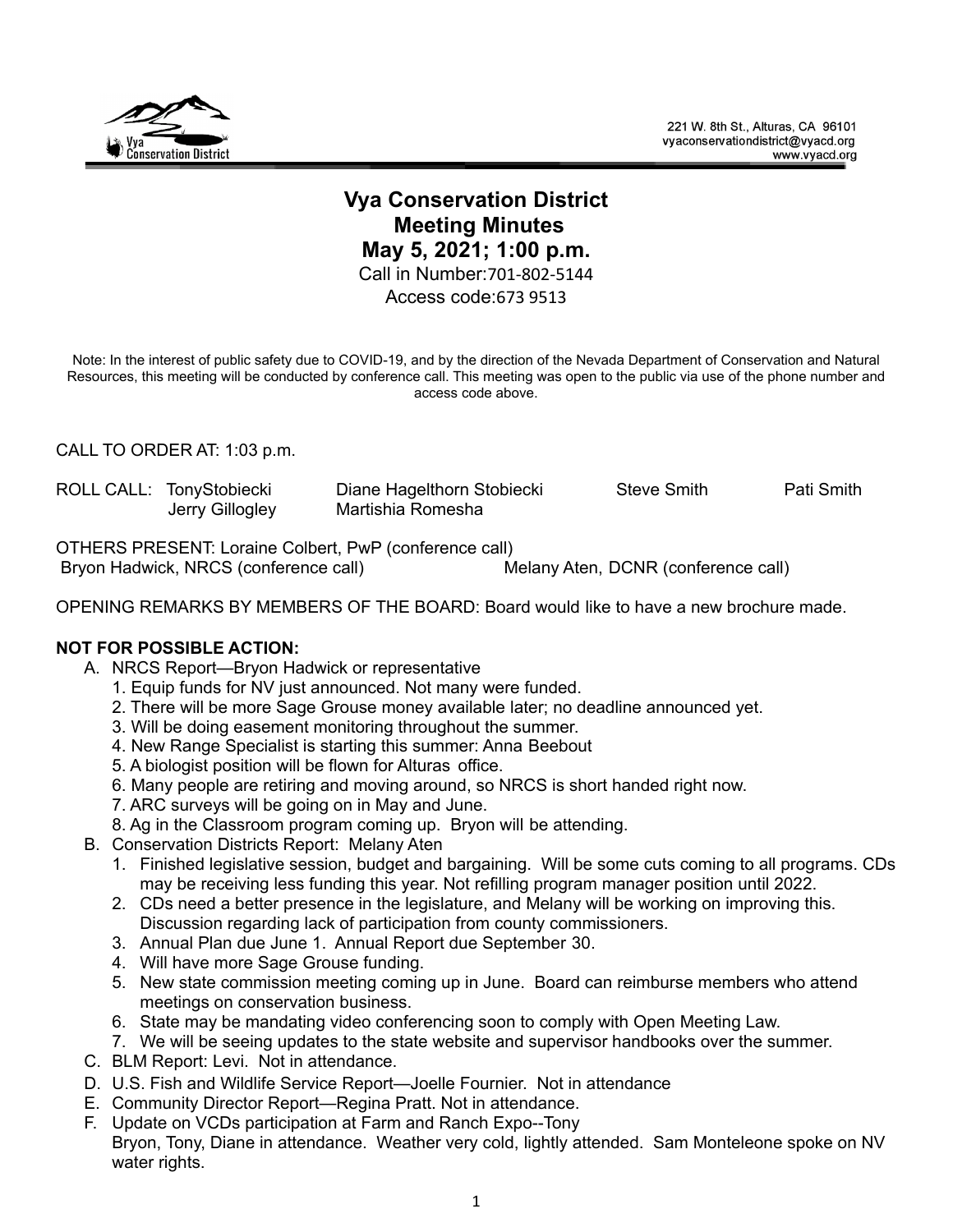

Bryon: May need more topics that appeal to ranchers instead of having Farm Advisor picking topics.

- G. Update on Vya Monopole—Tony Received a phone call from AT&T today. The monthly service person is from Comcast. AT&T will try to contact Verizon regarding co-locating. Meeting tomorrow to extend the temporary license which expires June 1. They must respond to a Sage Brush Ecosystem Council on how they will mitigate their construction to minimize issues. Tony told them the board would be willing to write a letter to Verizon encouraging them to co-locate.
- H. Discussion and Possible Action on Scholarship applications--Pati We have not received any applications. Bryon will reach out to Gerlach High School again today to see if they received any. NvACD: we can try reaching out and see if we can add our scholarship to their website.

## **FOR POSSIBLE ACTION**:

- 1. Possible Approval of Agenda—Tony
	- a. Motion by Pati Smith and second by Diane Stobiecki to approve agenda. Motion carried 6/0.
- 2. Possible Approval of Minutes of February 17, 2021 meeting—Tony
	- a. Motion by Diane and second by Steve to approve minutes of February 17, 2021 meeting. Motion carried 6/0.
- 3. Discussion and Possible Approval of Treasurer's Report—Pati
	- a. Account balances as of April 30, 2021: Checking \$13,649.25; Savings \$65,431.54; Total checking/savings \$79,080.79
	- b. Expenses paid since February meeting total \$880.00. Net income is -7,686.87.
	- c. Timecards: \$337.50
	- d. NvACD membership renewal for \$600. Pati will pay.
	- e. Reimburse travel expenses to Sam Monteleone for travel to Farm & Ranch Expo
		- i. Invoice for \$200. Motion by Steve and second by Jerry to pay out of education funding. Motion carried 6/0.
	- f. Donation request from Modoc Heritage Foundation for the fair. Motion by Martishia and second by Pati to donate \$300. We will receive recognition for giving this amount.
- 4. Discussion and Possible Action on Scholarship applications--Pati
	- a. We have not received any applications.
	- b. Bryon will reach out to Gerlach High School again today to see if they received any.
	- c. NvACD: we can try reaching out and see if we can add our scholarship to their website.
- 5. Discussion and Possible Approval of Work Plan and Budget for FY 2021/2022 --Tony
	- a. Documents due to the state June 1, 2021
	- b. Diane updated the Work Plan. Will make minor changes to wording before submission. The work plan contains information that we don't need to include, but is acceptable per Melany.
	- c. Melany reminded us all documents need to be available to the public before a meeting. Jerry motion and Martishia second to approve Work Plan and Budget. Motion carried 6/0.
- 6. Discussion and Possible Approval of Changing Workmen's Comp Insurance—Diane/Melany
	- a. Diane spoke with Corey Wadsworth. We need to maintain Pool and Pact to cover board members' errors and omissions and any members of the public who attend one of our events and may get injured.
	- b. Melany: We don't need Risk Management since we are going with POOL/Pact. Don't need to report to Risk Management anymore.
- 7. Discussion and Possible Approval of Professional Audit of VCD finances--Tony/Melany
	- a. The state code NVRS 548.320 states that a professional audit is required by law for conservation districts. Melany suggests we talk to NvACD and try to get help from them on obtaining an audit. If we don't have an audit, we won't be eligible to receive grants from federal and state partners. Other CDs pay private entities to do audits for them. Some have had their